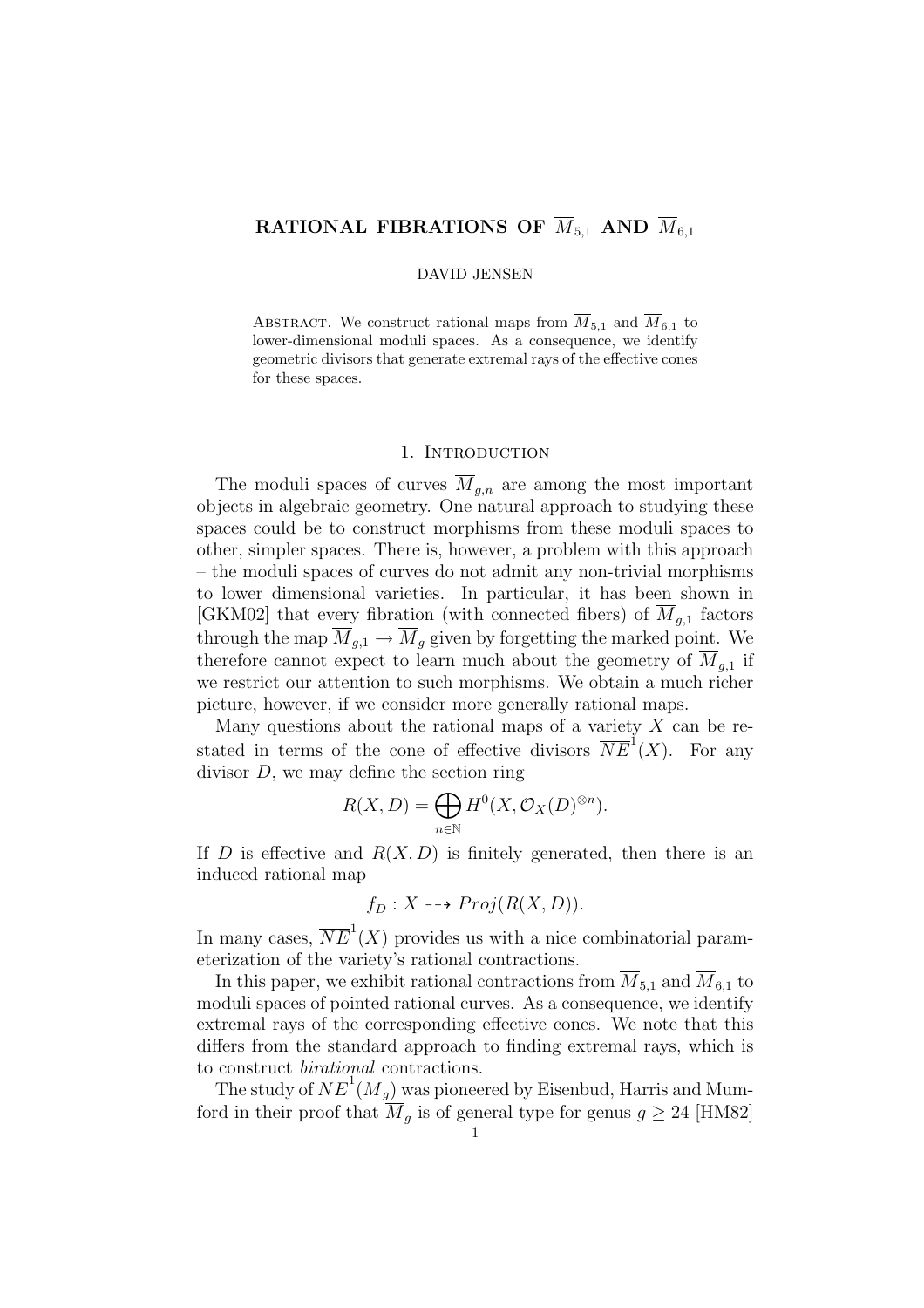[EH87]. A key step in their proof is the computation of the class of certain geometric divisors on  $\overline{M}_q$ . In particular, their argument makes use of the Brill-Noether divisors, which are defined whenever  $q + 1$  is composite. For the remaining genera, they complete the proof using a different set of divisors, known as the Gieseker-Petri divisors. Part of the motivation for studying these divisors was the observation that, for small values of g, these divisors play a special role – for  $g \leq 11$ ,  $g \neq 10$ , there is an extremal ray of  $\overline{NE}^1(\overline{M}_g)$  generated by either a Brill-Noether or Gieseker-Petri divisor (see Remark 2.17 in [Far09]).

In [Log03], Logan introduced the notion of pointed Brill-Noether divisors. In Theorem 1.1, we show that one of these divisors generates an extremal ray of  $\overline{NE}^1(\overline{M}_{5,1}).$ 

**Definition 1.** Let  $Z = (a_0, \ldots, a_r)$  be an increasing sequence of non-**Definition 1.** Let  $Z = (a_0, \ldots, a_r)$  be an increasing sequence of non-<br>negative integers with  $\alpha = \sum_{i=0}^r a_i - i$ . Let  $BN_{d,Z}^r$  be the closure of the locus of pointed curves  $(C, p) \in M_{g,1}$  possessing a  $g_d^r$  on C with ramification sequence Z at p. When  $g+1 = (r+1)(g-d+r) + \alpha$ , this is a divisor in  $\overline{M}_{q,1}$ , called a **pointed Brill-Noether divisor**.

Our first result is:

**Theorem 1.1.** The Weierstrass divisor  $BN^1_{5,(0,5)}$  generates an extremal ray of  $\overline{NE}^1(\overline{M}_{5,1})$ .

On  $\overline{M}_{6,1}$ , we define a divisor not of pointed Brill-Noether type, the divisor of "nodes of  $g_6^2$ 's".

**Definition 2.** Let  $D_6$  be the closure of the locus of pointed curves  $(C, p) \in M_{6,1}$  possessing a  $g_6^2$   $\mathcal L$  and a point  $p' \in C$  such that

$$
h^0(C, \mathcal{L} - p - p') \ge 2.
$$

As far as we are aware, the divisor  $D_6$  does not appear earlier in the literature. Its numerical class has recently been computed by Nicola Tarasca in [Tar11]. We prove the following:

# **Theorem 1.2.**  $D_6$  generates an extremal ray of  $\overline{NE}^1(\overline{M}_{6,1})$ .

Our strategy is to construct geometrically meaningful rational maps from  $M_{g,1}$  to other moduli spaces. Our results follow by examining the images of divisors under these maps. We describe the maps here.

The general genus 6 curve admits an embedding into a smooth quintic del Pezzo surface Y as a section of  $|-2K_Y|$ . This embedding is unique up to an automorphism of the surface. By forgetting the curve and simply remembering the marked point, we obtain a rational map

$$
\phi_6: \overline{M}_{6,1} \dashrightarrow Y/S_5 \cong \widetilde{M}_{0,5}.
$$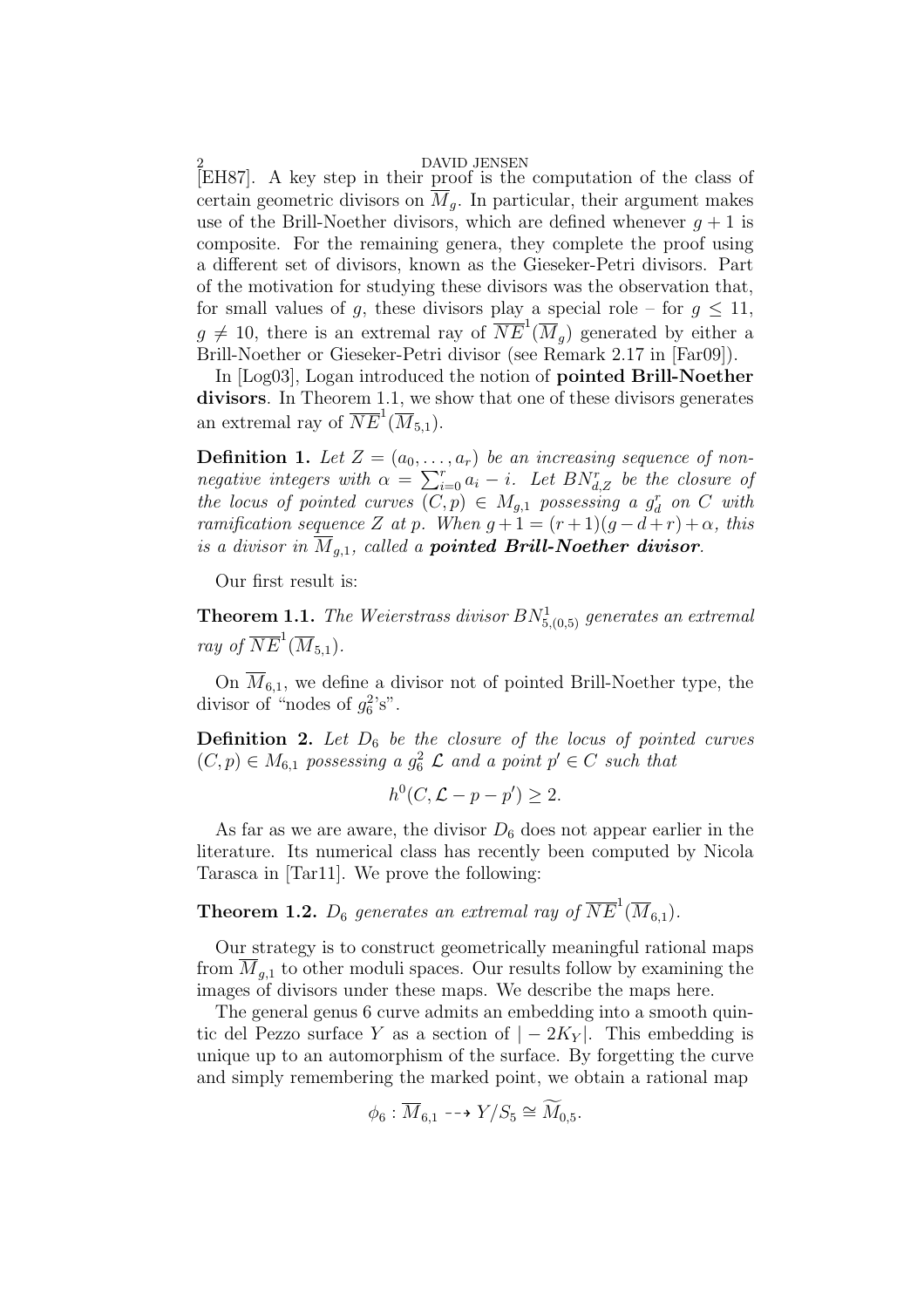RATIONAL FIBRATIONS OF  $\overline{M}_{5,1}$  AND  $\overline{M}_{6,1}$ <br>The general genus 5 curve C admits a canonical embedding into  $\mathbb{P}^{\frac{3}{4}}$ as the complete intersection of 3 quadrics. For any point  $p \in C$ , the set of quadrics containing both  $C$  and the tangent line to  $C$  at  $p$  forms a 2dimensional vector space. Let  $Z$  be the intersection of all the quadrics in this space, which is a degree 4 del Pezzo surface. Now, let  $H \subseteq \mathbb{P}^4$ be the osculating hyperplane to  $C$  at  $p$ , and consider the intersection  $H \cap Z$ . Since  $T_p C \subset H \cap Z$ , we may write  $H \cap Z$  as the union of two components  $T_pC \cup R$ , where R is generically a twisted cubic in H.

Notice that, since  $C$  is a complete intersection of quadrics, it has no trisecants, and thus the intersection multiplicity of C and  $T_pC$  at p on  $Z$  must be 2. Since  $H$  intersects  $C$  at  $p$  with order of vanishing 4 or more, we see that R must be tangent to C. The three curves C, R, and  $T_pC$  all therefore have the same tangent direction at p. If we blow up  $Z$  at  $p$ , the strict transforms of all three curves will pass through the same point on the exceptional divisor  $E$ . If we then blow up again at this point, the new exceptional divisor will be a  $\mathbb{P}^1$  with 4 marked points on it – namely, the points of intersection of this  $\mathbb{P}^1$ with the strict transforms of  $C, R, E$ , and  $T_pC$ . In this way, we obtain a rational map

$$
\phi_5 : \overline{M}_{5,1} \dashrightarrow \overline{M}_{0,4}
$$
 (see Figure 1).



FIGURE 1. The map  $\phi_5$ 

It is natural to ask to what extent our techniques generalize. In an earlier paper we identify extremal rays of  $\overline{M}_{q,1}$  generated by pointed Brill-Noether divisors when  $q = 3, 4$  [Jen11]. In each case the maps we construct are specific to the genus, but pointed Brill-Noether divisors exist in every genus and it is possible that there is always a corresponding extremal ray. There are higher-genus analogues of the divisor  $D_6$ as well, as discussed in [Tar11]. More generally, we expect that Proposition 2.3 may have several applications, as it gives a new method for identifying extremal rays.

The outline of the paper is as follows. In Section 2 we develop tools for studying the birational geometry of a variety by considering a certain type of rational fibration. In Sections 3 and 4, we use these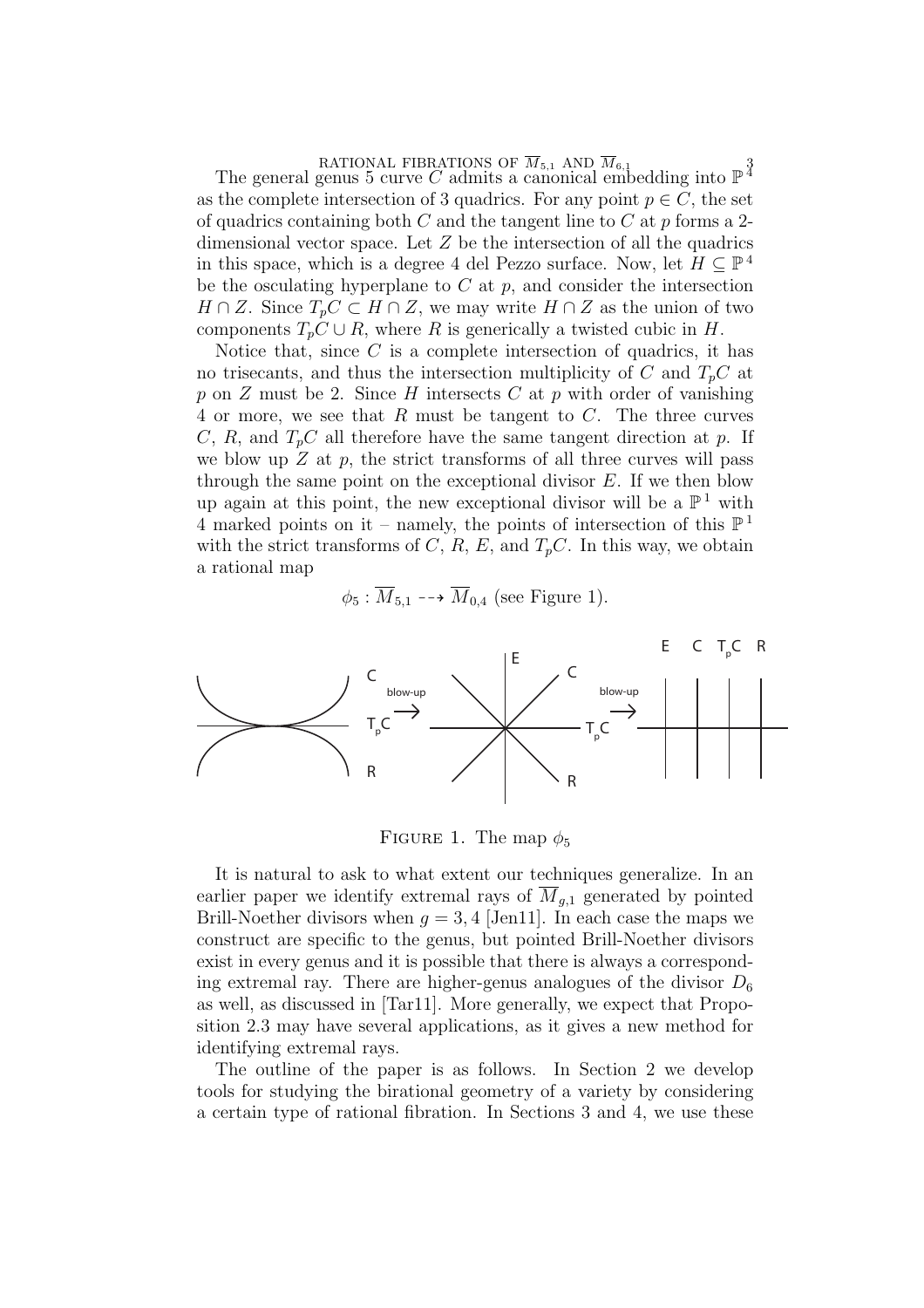tools to obtain our results on  $\overline{M}_{6,1}$  and  $\overline{M}_{5,1}$ , respectively. While the results in Section 3 follow directly, in Section 4 we must show that the map  $\phi_5$  decomposes as the composition of a birational contraction and a morphism. In order to show this, we use techniques from geometric invariant theory.

Notation: Following [Rul01], we refer to any element of  $\overline{NE}^1(X)$  as an effective divisor. To avoid confusion, we use the term "codimension one subvariety" where applicable.

Acknowledgements: This work was prepared as part of my doctoral dissertation under the direction of Sean Keel. I am grateful to him for his numerous suggestions and ideas. I would also like to thank Gavril Farkas, Brendan Hassett, David Helm and Eric Katz for several helpful conversations.

# 2. Rational Fibrations

In this section, we develop tools for studying effective cones. One well-known such technique involves the construction of birational maps (see, for example, [Rul01]). This is because the exceptional divisors of a birational contraction  $X \dashrightarrow Y$  generate extremal rays of  $\overline{NE}^1(X)$ . This idea has been exploited by many authors in the study of various moduli spaces, including  $\overline{M}_q$  [Rul01],  $\overline{M}_{0,n}$  [CT09], and the Kontsevich space of stable maps [CHS08]. In our case, however, the maps we construct are not birational – they in fact have very low-dimensional images. In what follows, we will see that extremal rays can be similarly obtained from these rational fibrations. We begin with a few definitions, which can all be found in [HK00].

**Definition 3.** Let  $f : X \dashrightarrow Y$  be a rational map between normal projective varieties. Let  $(p,q): W \to X \times Y$  be a resolution of f with W projective and  $p$  birational. We call  $f$  a **birational contraction** if it is birational and every p-exceptional divisor is q-exceptional. More generally, we say that f is a **contraction** if every p-exceptional divisor is q-fixed. For a Q-Cartier divisor  $D \subset Y$ , we define  $f^*(D)$  to be  $p_*(q^*(D)).$ 

Examples of contractions include morphisms, birational contractions, and compositions of these. Rational contractions are exactly the maps corresponding to complete linear series. Such maps are often useful for identifying extremal rays. One example is the statement about birational maps alluded to above. This fact is a direct consequence of the following, known variously as the "Kodaira Lemma" or "Negativity of Contraction".

**Lemma 2.1.** (See [Kol92], [Rul01]) Let  $f : X \rightarrow Y$  be a proper birational morphism, with X regular in codimension one. Let  ${E_i}_{i=1}^n$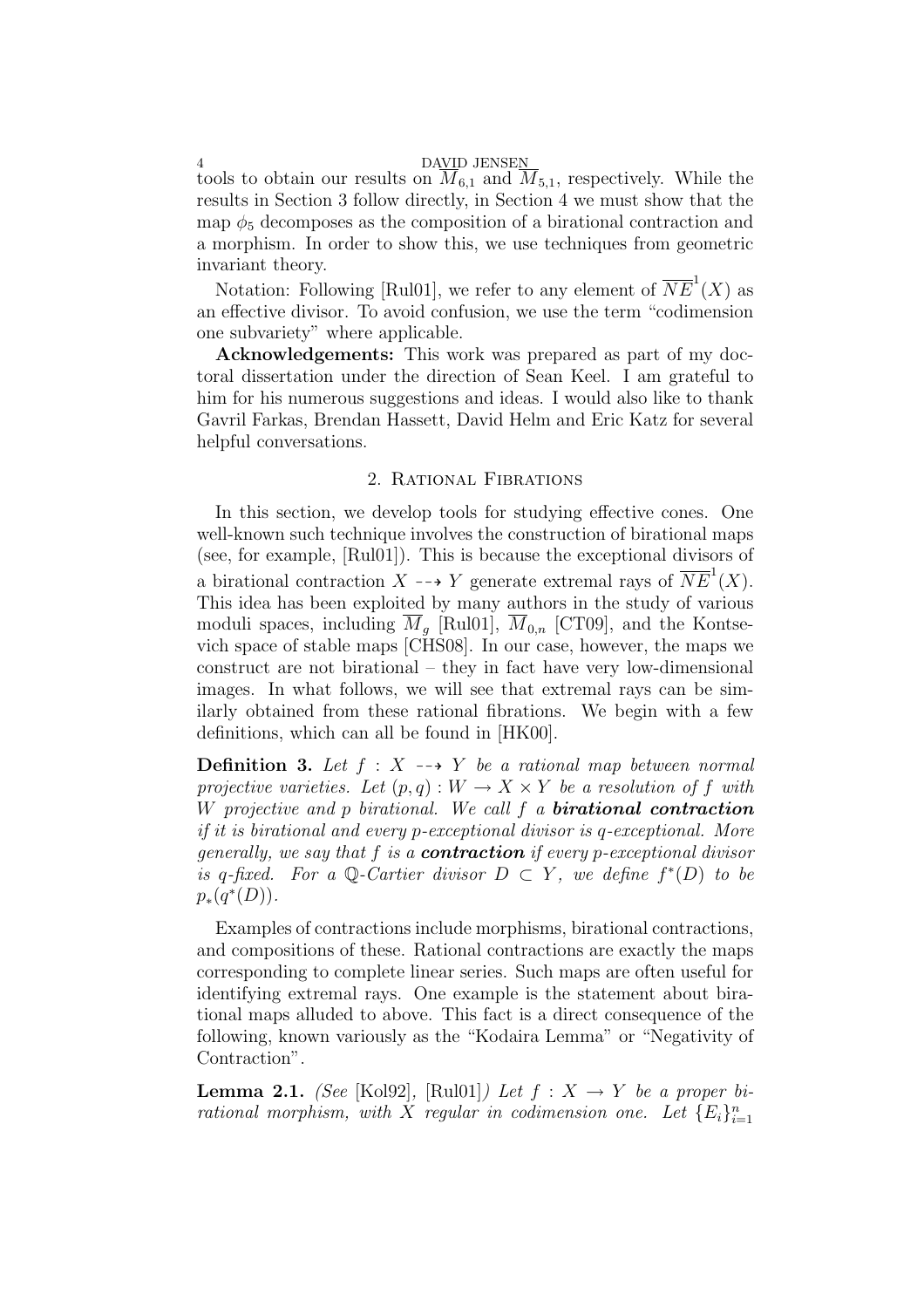RATIONAL FIBRATIONS OF  $M_{5,1}$  AND  $M_{6,1}$  5<br>be a collection of f-exceptional divisors, M an f-nef Q-Cartier divisor on X, and  $P \in \overline{NE}^1(X)$  any element such that there is a sequence of Q-Cartier divisors  $\{D_i\} \to P$  such that no  $E_i$  is contained in the support of any  $D_i$ . If L is a Q-Cartier divisor on Y such that

$$
f^*L = M + P + \sum_{i=1}^n e_i E_i,
$$

then  $e_i \geq 0 \ \forall i$ .

One technical issue that arises when studying effective cones is that not every element of  $\overline{NE}^1(X)$  corresponds to a codimension one subvariety of  $X$ . Instead, an element of this cone is a *limit* of codimension one subvarieties. A major tool used in this work for dealing with this issue is the following:

**Lemma 2.2.** (See [Rul01]) Let X be a projective variety and suppose that  $\sum_{i=1}^{n} \mathbb{R}^{\geq 0} E_i$  is a subcone of  $\overline{NE}^1(X)$  generated by codimension one subvarieties  $E_i$ . Then for any  $P \in \overline{NE}^1(X)$ , one can write

$$
P = Q + \sum_{i=1}^{n} c_i E_i
$$

where  $c_i \geq 0$   $\forall i$  and  $Q$  is the limit of effective Q-Cartier divisors  $\{D_j\}$ such that no  $E_i$  is contained in the support of any  $D_i$ .

We now turn our attention to a specific type of rational contraction – the composition of a birational contraction and a morphism. Throughout the remainder of this section, we let  $X, Y$  and  $Z$  be normal projective varieties with dim  $Y < \dim X$ ,  $f: X \dashrightarrow Z$  a birational contraction,  $c: Z \to Y$  a proper morphism, and  $h: X \dashrightarrow Y$  the composition. Let W be a resolution of  $f$ , giving us the following diagram.



Note that, if  $X$  is a Mori Dream Space, then all rational contractions are of this type (see Proposition 1.11 in [HK00]). In the later sections, we will see that both of the maps we construct are of this type as well. In what follows, we describe how to use these fibrations to identify extremal rays.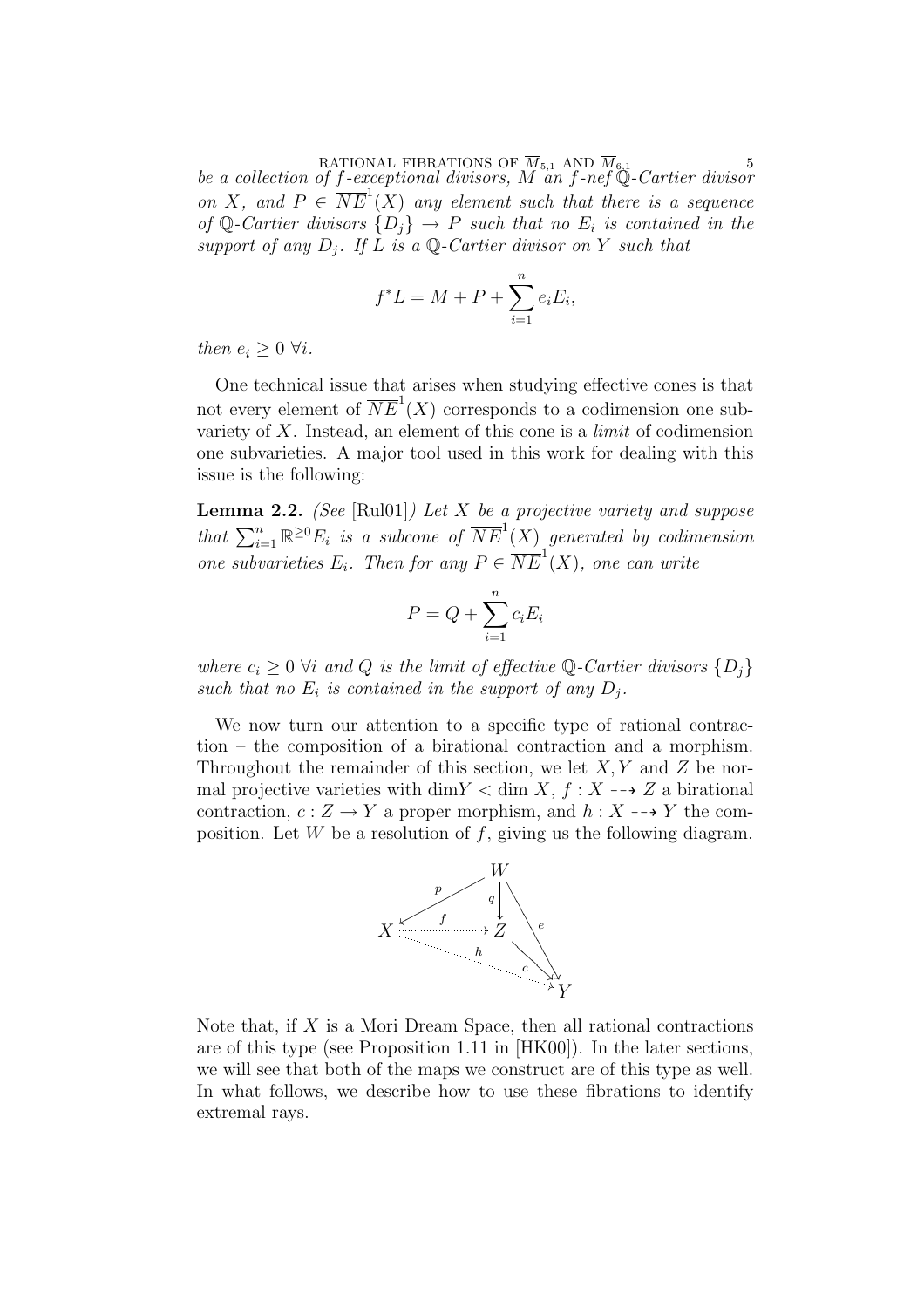**Proposition 2.3.** Let  $D_1$  and  $D_2$  be distinct irreducible codimension one subvarieties of X such that  $\overline{h(D_1)} = \overline{h(D_2)} \neq Y$ . Then  $D_1$  generates an extremal ray of  $\overline{NE}^1(X)$ . Furthermore, the divisor  $D_1$  does not move.

*Proof.* The result is well-known in the case that  $D_1$  is contracted by f (see, for example, [Rul01]) . In what follows we assume that this is not the case.

Let  $\tilde{D}_1$ ,  $\tilde{D}_2$  denote the strict transforms of  $D_1$ ,  $D_2$  in W. Let  $D \subset Y$ be an irreducible codimension one subvariety containing  $e(\tilde{D}_1)$ . By assumption, there exist irreducible divisors  $B_i$  in W such that

$$
e^*D = a_1\tilde{D_1} + a_2\tilde{D_2} + \sum b_iB_i
$$

where  $a_i, b_i > 0$  for all i. Note that some of the divisors  $B_i$  may be exceptional divisors of the map  $p$ . We will denote these by  $E_i$  and rewrite the above expression as

$$
e^*D = a_1\tilde{D}_1 + a_2\tilde{D}_2 + \sum b_iB_i + \sum e_iE_i.
$$

Now, suppose that  $P_1, P_2 \in \overline{NE}^1(X)$  such that  $P_1 + P_2 = D_1$ . Then

$$
p^*P_1 + p^*P_2 = p^*D_1 = \alpha \tilde{D}_1 + \sum_{i=1}^n \beta_i E_i.
$$

By Lemma 2.2, we may write

$$
p^* P_k = Q_k + c_k \tilde{D}_1 + \sum_{i=1}^n d_{ik} E_i
$$

where  $c_k, d_{ik} \geq 0$  and  $Q_k$  is a limit of effective divisors whose support does not contain  $\tilde{D}_1$  or  $E_i$ . Note that  $Q_1 + Q_2 + (c_1 + c_2 - \alpha)\tilde{D}_1$  is in the span of the  $E_i$ 's. Hence, if  $c_1 + c_2 - \alpha \geq 0$ , then by extremality,  $Q_1$ and  $Q_2$  are in the span of the  $E_i$ 's as well. It follows that  $P_k = p_* p^* P_k$ is linearly equivalent to a multiple of  $D_1$ , and we are done.

If, on the other hand,  $c_1 + c_2 - \alpha < 0$ , then by solving for  $\tilde{D_1}$  in the expression above and replacing  $Q_1$ ,  $Q_2$  with positive multiples, we have

$$
\tilde{D}_1 = Q_1 + Q_2 + \sum_{i=1}^n \gamma_i E_i.
$$

Substituting this into the expression above, we obtain

$$
e^*D = a_1(Q_1 + Q_2) + a_2\tilde{D}_2 + \sum b_iB_i + \sum d_iE_i
$$

where  $a_i, b_i > 0$ . Note that, since  $e^*D = q^*c^*D$  and all of the pexceptional divisors are q-exceptional, by Lemma 2.1 we have  $d_i \geq 0$ for all  $i$  as well.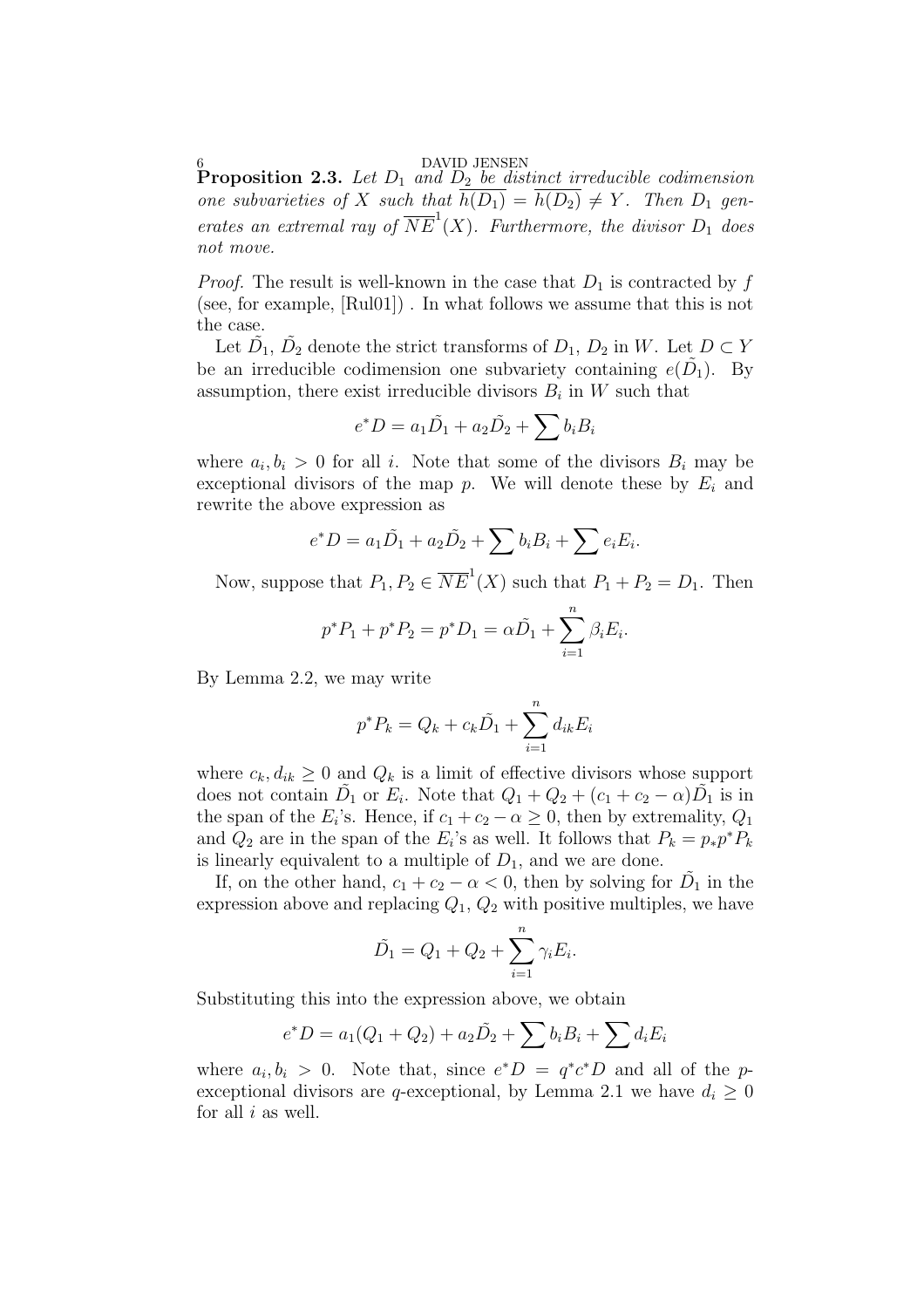RATIONAL FIBRATIONS OF  $\overline{M}_{5,1}$  AND  $\overline{M}_{6,1}$  7<br>Now, let F be a general fiber of the map  $\overline{D}_1 \rightarrow e(\overline{D}_1)$ . Furthermore, let A be a general ample divisor in F,  $n = dimF - 1$ , and  $C = A<sup>n</sup>$ . Notice that, since C covers  $\tilde{D}_1$ , its intersection with any divisor whose support does not contain  $\tilde{D}_1$  is nonnegative. In particular, it has nonnegative intersection with  $Q_i$ ,  $B_i$ , and  $E_i$ . Moreover, since C is contained in a fiber,  $C \cdot e^*D = 0$ . Indeed, it is clear that C does not intersect the pullback of a general ample divisor. Hence, by linearity of the intersection pairing, it follows that  $C \cdot e^*D = 0$  for every divisor D in Y. Finally, since  $\tilde{D}_2$  surjects onto  $e(\tilde{D}_1)$ , we know that  $C \cdot \tilde{D_2} > 0$ , a contradiction. It follows that  $D_1$  generates an extremal ray of  $\overline{NE}^1(X)$ .

To see that  $D_1$  does not move, consider the case where  $P_2 = 0$  and some multiple  $m_1$  is an irreducible divisor different from  $D_1$ . We write  $\tilde{P}_1$  for the strict transform of this divisor. We then have

$$
mp^*D_1 = m\alpha \tilde{D}_1 + \sum_{i=1}^n m\beta_i E_i = \alpha' \tilde{P}_1 + \sum_{i=1}^n \beta'_i E_i.
$$

By replacing  $\tilde{P}_1$  with a positive multiple, we may substitute to obtain:

$$
e^*D = a_1\tilde{P}_1 + a_2\tilde{D}_2 + \sum b_iB_i + \sum d_iE_i
$$

where, for the same reason as above, all of the coefficients are nonnegative. We then obtain a contradiction in the same manner as before.

¤

# 3. Genus 6 Curves

In order to establish our results about the map  $\phi_6$ , we must show that it arises as the composition of a birational contraction with a morphism. Recall that the general genus 6 curve admits an embedding into a smooth quintic del Pezzo surface Y as a section of  $|-2K_Y|$ , and that this embedding is unique up to an automorphism of the surface. If we let

$$
Z = \{ (C, p) \in \mathbb{P} \left( H^0(Y, -2K_Y) \right) \times Y | p \in C \},
$$

there is then a rational map

$$
\overline{M}_{6,1} \xrightarrow{f} Z/S_5
$$
\n
$$
\downarrow^{\phi_6} \qquad c
$$
\n
$$
Y/S_5 \longrightarrow \widetilde{M}_{0,5}.
$$

Proposition 3.1. The map f is a birational contraction.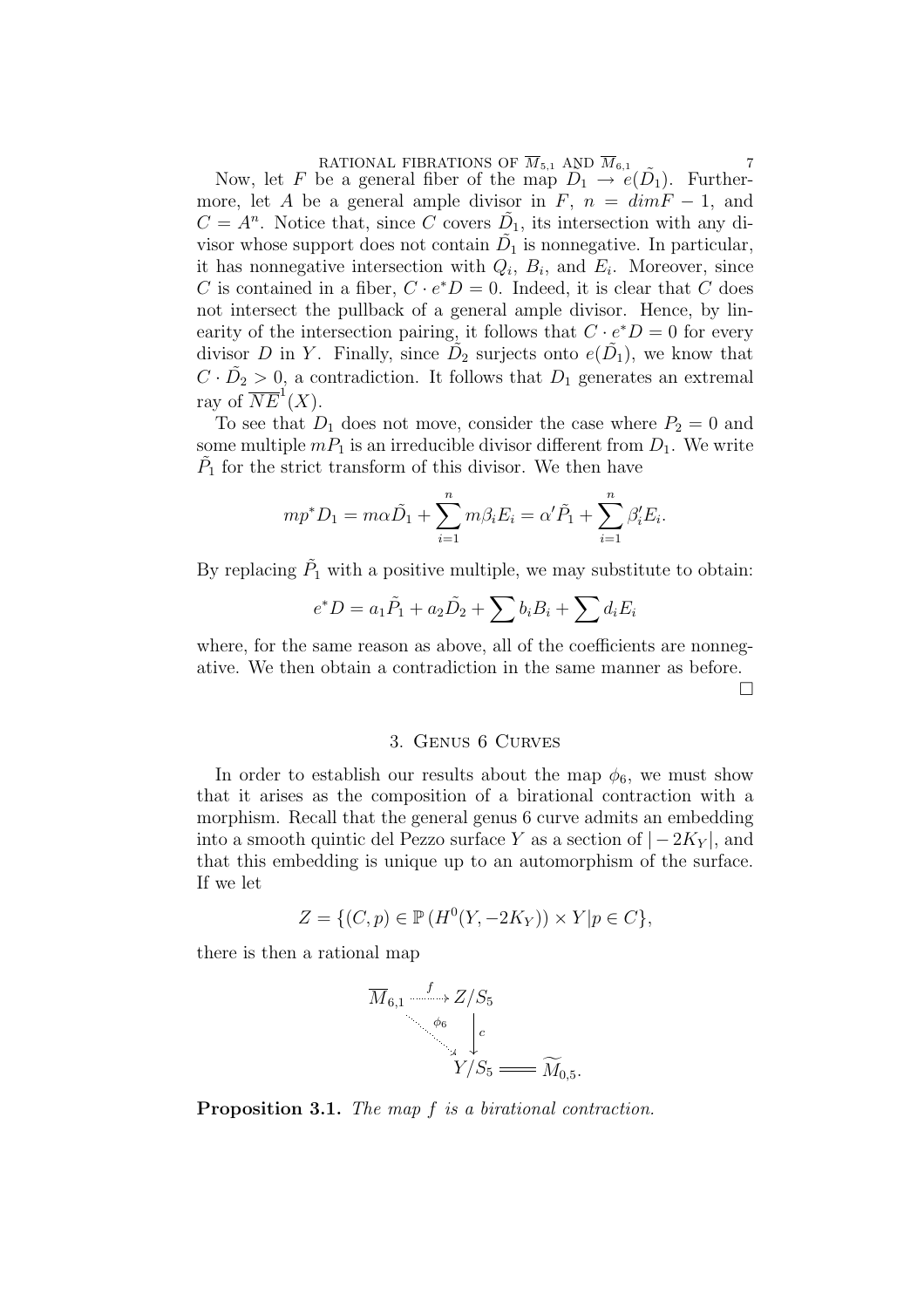8<br>*Proof.* For the first part, it suffices to exhibit a morphism  $f^{-1}: U \to$  $\overline{M}_{6,1}$ , where  $U \subset \overline{Z}/S_5$  is open with complement of codimension  $\geq 2$ and  $f^{-1}$  is an isomorphism onto its image. To see this, let  $U \subset Z/S_5$ be the set of all moduli stable pointed curves  $(C, p) \in Z/S_5$ . Notice that the complement of  $U$  is strictly contained in the locus of singular curves, which is an irreducible hypersurface in  $Z/S_5$ . It follows that the complement of U has codimension  $\geq 2$ .

By the universal property of the moduli space, since

$$
U \to \mathbb{P} H^0(Y, -2K_Y)/S_5
$$

is a family of moduli stable curves, it admits a unique map  $U \rightarrow$  $M_{6,1}$ . Since the embedding of a genus 6 curve in Y is unique up to an automorphism of  $Y$ , two such curves are isomorphic if and only if they differ by an element of  $S_5$ . Since the general genus 6 curve possesses no non-trivial automorphisms, it follows that this map is generically injective.

 $\Box$ 

We now consider the images of divisors in  $\overline{M}_{6,1}$  under the map constructed above. One geometric divisor of interest is the Gieseker-Petri divisor  $GP_6$ . As mentioned in the introduction, the Gieseker-Petri divisors played a key role in Harris and Eisenbud's proof the  $M<sub>q</sub>$  is of general type for g sufficiently large [EH87]. By definition,  $GP_6$  is the closure of the locus of smooth curves C admitting a  $g_4^1$  L such that the multiplication map

$$
H^0(C, L) \otimes H^0(C, K - L) \to H^0(C, K)
$$

fails to be injective. While the typical genus 6 curve admits 5  $g_4^1$ 's, the general element of  $GP_6$  admits fewer than this expected number.

Another divisor of interest is the one denoted  $D_6$  above. Recall that  $D_6$  is the closure of the locus of pointed curves  $(C, p) \in M_{6,1}$  possessing a  $g_6^2$  L and a point  $p' \in C$  such that

$$
h^0(C, L - p - p') \ge 2.
$$

We will show that  $D_6$  and  $GP_6$  have the same image under the map  $\phi_6$ .

# **Proposition 3.2.** Let  $\Delta \subset \widetilde{M}_{0.5}$  be the boundary divisor. Then  $\overline{\phi_6(GP_6)} = \overline{\phi_6(D_6)} = \Delta.$

*Proof.* The general genus 6 curve has 5  $g_6^2$ 's, corresponding to the 5 blow-downs  $Y \to \mathbb{P}^2$ . From this description, it is clear that a point on a genus 6 curve will map to a node under some  $g_6^2$  if and only if it is contained in a -1 curve on Y. It follows that  $\phi_6(D_6) = \Delta$ .

We now prove the statement about the Gieseker-Petri divisor. Let  $\mathcal{C} \rightarrow B$  be a family of curves over a DVR such that the general fiber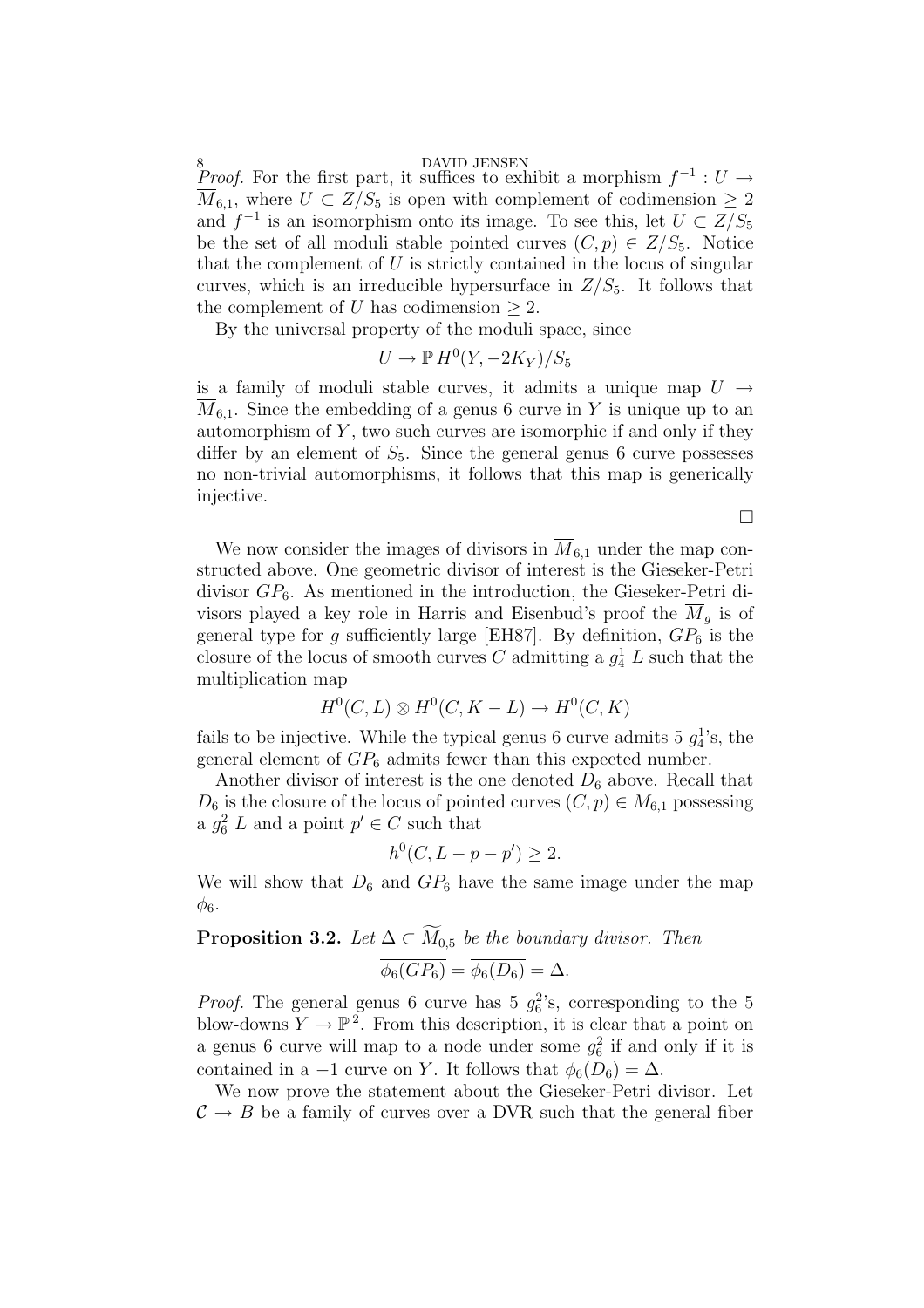RATIONAL FIBRATIONS OF  $\overline{M}_{5,1}$  AND  $\overline{M}_{6,1}$  9<br>is a general genus 6 curve and the special fiber is a general element of  $GP_6$ . By definition, there exist line bundles  $L_1, L_2$  on C such that the restriction of  $L_1$  and  $L_2$  to the general fiber are distinct  $g_4^1$ 's, whereas their restrictions to the special fiber are identical  $g_4^1$ 's. The linear series  $|L_1|$  and  $|L_2|$  determine a map from C to  $\mathbb{P}^1 \times \mathbb{P}^1$ , sending the general fiber birationally onto a curve with 3 nodes, and the special fiber to 4 times the diagonal. Blowing up at the three nodes, we obtain a map from  $\mathcal C$  to Y. Note that the image of the special fiber under this map is a union of −1 curves. In particular, it maps to the sum of 4 times a  $-1$  curve, plus 2 times each of the  $3 -1$  curves meeting it.



Because this family is sufficiently general and  $M<sub>0.5</sub>$  is projective, it follows that  $\phi_6(GP_6) = \Delta$ .

¤

**Theorem 3.3.** The divisor  $D_6$  generates an extremal ray of  $\overline{NE}^1(\overline{M}_{6,1})$ . *Proof.* This follows immediately from Propositions 2.3 and 3.2.  $\Box$ 

# 4. Genus 5 Curves

In order to obtain our results on  $\overline{M}_{5,1}$ , we make a similar argument to that of section 3. Specifically, we first exhibit the map  $\phi_5$  as the composition of a birational contraction and a morphism, and then apply Proposition 2.3 to show that certain effective divisors generate extremal rays of  $\overline{NE}^1(\overline{M}_{5,1})$ . To see that this map does indeed admit the desired decomposition, we use techniques from geometric invariant theory. For a more detailed discussion of variation of GIT, see [DH98] and [Tha96].

Throughout, we will make frequent use of Mumford's numerical criteria. Given a reductive group  $G$  acting on a variety  $X$ , and a oneparameter subgroup  $\lambda : \mathbb{C}^* \to G$ , we choose coordinates so that  $\lambda$  is diagonal. In other words, it is given by  $diag(t^{a_1}, t^{a_2}, \ldots, t^{a_n})$ . We will refer to the  $a_i$ 's as the weights of the  $\mathbb{C}^*$  action. For a point  $x \in X$ , Mumford defines

$$
\mu_{\lambda}(x) = \min(a_i | x_i \neq 0).
$$

Then x is stable (semistable) if and only if  $\mu_{\lambda}(x) < 0$  (resp.  $\mu_{\lambda}(x) \leq 0$ ) for every nontrivial 1-parameter subgroup  $\lambda$  of G [MFK94].

Now, let  $Y = \mathbb{P}^4$  and  $Z = G(3, \mathcal{O}_Y(2))$  be the Grassmmannian of 3-dimensional subspaces of the space of quadrics in  $Y$ . Since a general genus 5 canonical curve is the complete intersection of 3 quadrics in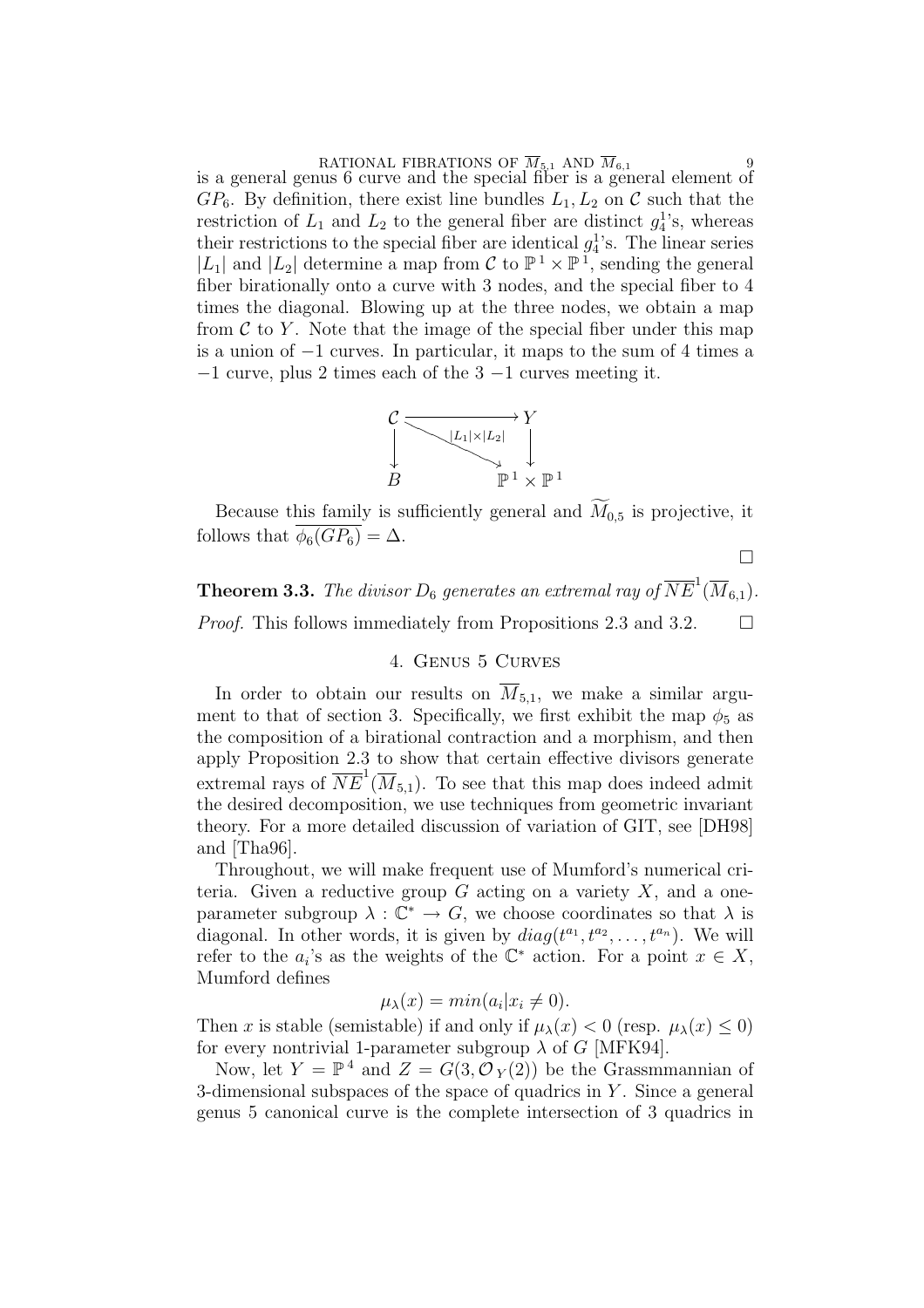10<br> $\mathbb{P}^4$ , the general point in Z corresponds to a genus 5 curve. For a given such canonical curve C, we will write  $\mathcal{I}_C(2)$  for the vector space of quadrics containing the  $C$ . Now, let

$$
X = \{ (\mathcal{I}_C(2), p) \in Z \times Y | p \in Q \,\,\forall Q \in \mathcal{I}_C(2) \}.
$$

We denote the various maps as in the following diagram.

$$
X \xrightarrow{i} Z \times Y \xrightarrow{\pi_1} Y
$$
  
\n
$$
\downarrow f \qquad \qquad \downarrow \pi_2
$$
  
\n
$$
Z \xrightarrow{id} Z
$$

Since X is a Grassmmannian bundle over  $\mathbb{P}^4$ , it is smooth, and  $Pic X \cong$  $\mathbb{Z} \times \mathbb{Z}$ . We will write  $\mathcal{O}_X(a, b)$  to denote  $(i \circ \pi_1)^*(\mathcal{O}_{\mathbb{P}^4}(a)) \otimes f^*(\mathcal{O}_Z(b)).$ There is a natural action of  $Aut(Y) = PSL(5, \mathbb{C})$  on X. Our goal is to study the GIT quotients of X by the action of this group.

Notice that, since the general point of  $X$  corresponds to a pointed genus 5 curve, there is a rational map  $X \dashrightarrow \overline{M}_{5,1}$ . Our first step is to calculate the pullback of the pointed Brill-Noether divisors under this map.

Proposition 4.1. The pullback of every pointed Brill-Noether divisor under the map X  $\overline{M}_{5,1}$  is numerically equivalent to  $\mathcal{O}_X(3, 2)^{\otimes n}$  for some  $n \geq 0$ .

*Proof.* To prove this, we introduce two test curves on X. Let  $F_1$  be a fiber of a general point in Z under the map  $f: X \to Z$ . In other words,  $F_1$  is obtained by fixing a general genus 5 curve C and varying the marked point. Notice that  $\mathcal{O}_X(0, 1)$  has intersection number 0 with  $F_1$ , and  $\mathcal{O}_X(1,0)$  has intersection number  $deg(C) = 8$  with  $F_1$ .

Let  $S$  be the complete intersection of two general quadric hypersurfaces in Y. Then  $S$  is a smooth del Pezzo surface of degree 4. Fix a point  $p \in S$  and let  $F_2$  be a Lefschetz pencil of curves in  $|-2K_S|$ through  $p$  with marked point  $p$ . Since  $F_2$  lies entirely inside a fiber of the map  $i \circ \pi_1 : X \to Y$ ,  $\mathcal{O}_X(1,0)$  has intersection number 0 with  $F_2$ . Moreover, since the image of  $F_2$  under the map  $f : X \to Z$  is a line in Z,  $\mathcal{O}_X(0,1)$  has intersection number 1 with  $F_2$ . It is clear that the class of a divisor on  $X$  is determined uniquely by its intersection with  $F_1$  and  $F_2$ .

Notice that the pullback of the (non-pointed) Brill-Noether divisor has intersection number 0 with both  $F_1$  and  $F_2$ , and therefore pulls back to zero under this rational map. Because every pointed Brill-Noether divisor is an effective combination of this divisor and the Weierstrass divisor, we therefore see that the pullbacks of all the pointed Brill-Noether divisors lie on a single ray in  $NS(X)$ . It thus suffices to compute the intersection numbers of the pullback of a single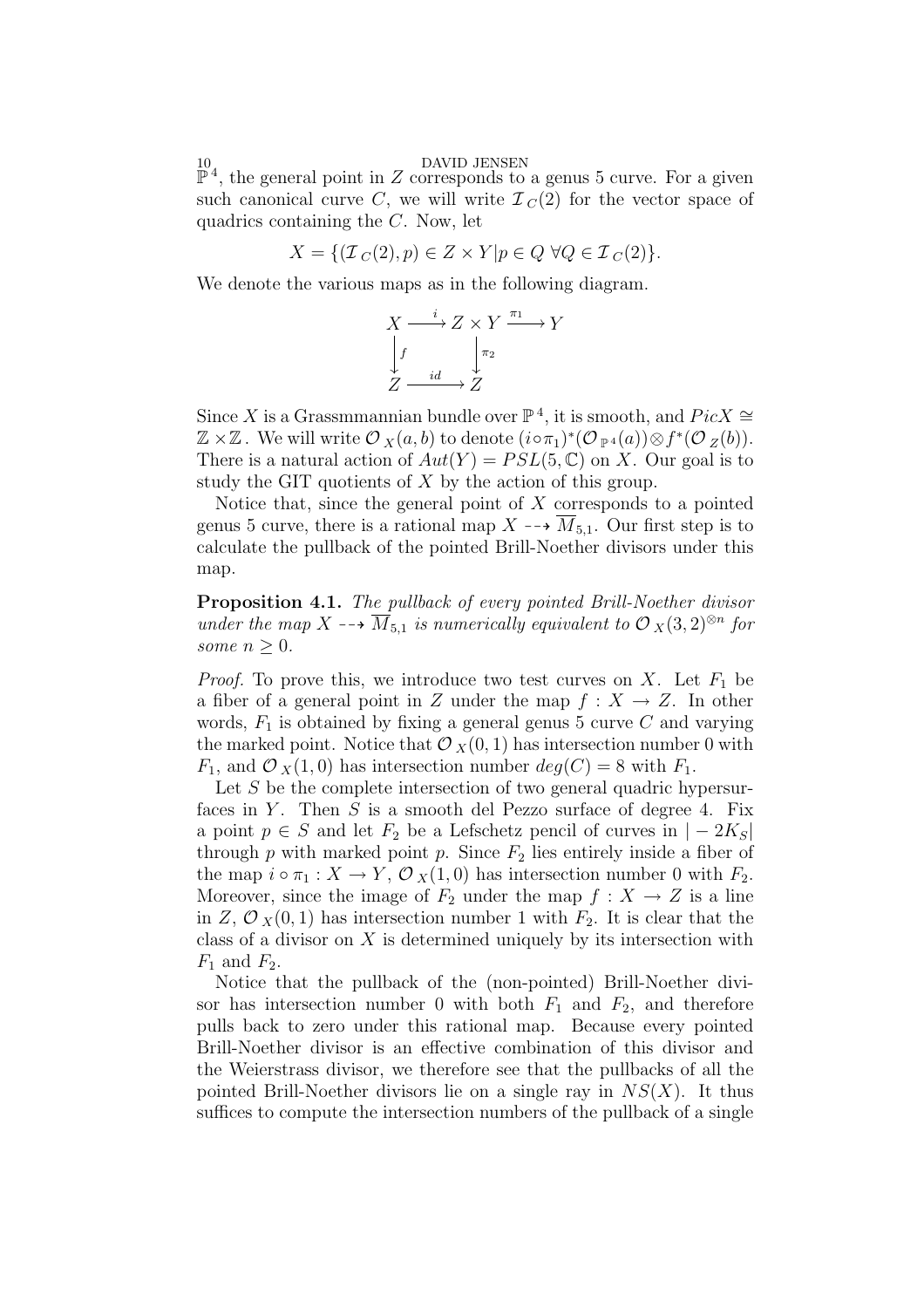RATIONAL FIBRATIONS OF  $\overline{M}_{5,1}$  AND  $\overline{M}_{6,1}$  and  $\overline{F}_1$  and  $\overline{F}_2$ . Here we examine the Weierstrass divisor,  $W = BN_{5,(0,5)}^1$ .

The general genus 5 curve possesses  $4 \cdot 5 \cdot 6 = 120$  Weierstrass points, so  $W \cdot F_1 = 120$ . To compute  $W \cdot F_2$ , we use the class of the Weierstrass divisor in  $M_{5,1}$  (see [Cuk89]):

$$
W = 15\omega - \lambda + 10\delta_1 + 6\delta_2 + 3\delta_3 + \delta_4.
$$

Since  $F_2$  is a Lefschetz pencil,  $\delta_i = 0 \ \forall i > 0$ . The total space of this pencil is the blow-up of  $S$  at 16 points, with  $p$  being one of these points. It follows that the Euler characteristic of the total space  $F_2^{tot}$  is 24. If  $F<sup>gen</sup>$  is a generic fiber of this pencil, then

$$
\chi(F_2^{tot}) = \chi(\mathbb{P}^1)\chi(F_2^{gen}) + \#\{\text{singular fibers}\}.
$$

It follows that  $\delta_0 = 24 + 2 \cdot 8 = 40$ . Moreover,  $K^2_{F_2^{tot}} = -12$ , and so  $\kappa = -12 + 2 \cdot 2 \cdot 8 = 20$ . Since  $\lambda = 12(\kappa + \delta)$ , we have  $\lambda = 5$ . Finally,  $\omega$  is the negative self-intersection of the section corresponding to the fixed point p, which is just the exceptional divisor lying over p in  $F_2^{tot}$ . It follows that  $\omega = 1$ , and so  $W \cdot F_2 = 15 - 5 = 10$ .

Together, these intersection numbers show that the pullback of  $W$  is numerically equivalent to  $\mathcal{O}_X(15, 10)$ . This concludes the proof.

 $\Box$ 

Our next result shows that this ray generates an edge of the Geffective cone.

# **Proposition 4.2.**  $\mathcal{O}_X(3,2)$  lies on a boundary of  $C^G(X)$ .

*Proof.* Let  $\mathcal{L} = \mathcal{O}_X(3, 2)$ . It suffices to show that  $X^{ss}(\mathcal{L}) \neq X^{s}(\mathcal{L}) =$  $\emptyset$ . It is clear that  $X^{ss}(\mathcal{L}) \neq \emptyset$ , since the pullbacks of all of the pointed Brill-Noether divisors are G-invariant sections of  $\mathcal{L}^{\otimes n}$  for some n.

To show that  $X^s(\mathcal{L}) = \emptyset$ , we invoke the numerical criterion. Let  $(C, p) \in X$ . By change of coordinates, we may assume that  $p =$  $(0, 0, 0, 0, 1)$ . Furthermore, we may assume that the tangent line to C at p is the line  $x_0 = x_1 = x_2 = 0$ . Note that the map

$$
\mathcal{I}_C(2) \to H^0(\mathbb{P}^1, \mathcal{O}_{\mathbb{P}^1}(2) - 2p)
$$

given by restricting the quadric to the tangent line  $T_pC$  is a linear map. Since the codomain has dimension 1, there are at least two linearly independent quadrics in C containing  $T_pC$ . Again, by change of coordinates, we may assume that the tangent spaces to these two quadrics at p both contain the plane  $x_0 = x_1 = 0$ . In addition, let  $V \subseteq I_C(2)$  be the subspace of quadrics containing  $T_pC$ . Notice that, if  $Q \in V$ , then the restriction of Q to this plane is the union of  $T_pC$ and a second line through p. Consider the map

$$
V \to H^0(\mathbb{P}^2, \mathcal{O}_{\mathbb{P}^1}(1) - p)
$$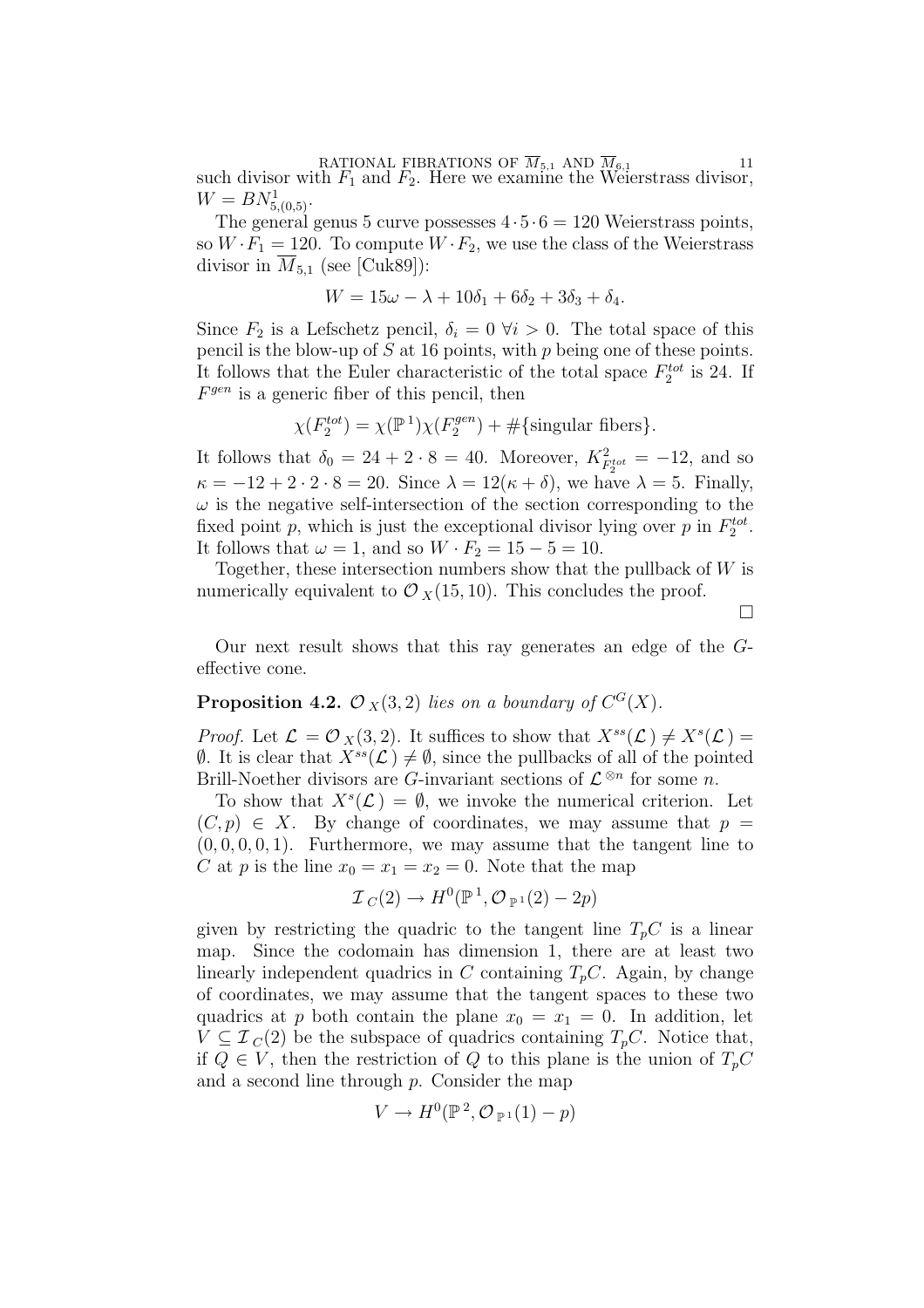given by restricting this second line to  $T_pC$ . As above, since the codomain has dimension 1, there must be a quadric in  $V$  whose restriction to this plane is a double line. By change of coordinates, we may assume that the tangent space to this quadric at  $p$  is the hyperplane  $x_0 = 0$ . So, if

$$
C = \sum_{0 \le i_{\alpha} \le j_{\alpha} \le 4} (a_{i_0,j_0,i_1,j_1,i_2,j_2}) x_{i_0} x_{j_0} \wedge x_{i_1} x_{j_1} \wedge x_{i_2} x_{j_2},
$$

then  $a_{i_0,j_0,i_1,j_1,4,4} = a_{i_0,j_0,i_1,j_1,3,4} = a_{i_0,j_0,3,3,2,4} = a_{1,4,2,3,2,4} = 0$ . In particular, notice that  $a_{i_0,j_0,i_1,j_1,i_2,j_2} = 0$  if

$$
i_0 + j_0 + i_1 + j_1 + i_2 + j_2 > 15.
$$

Under the embedding determined by  $\mathcal L$ , we write  $(C, p)$  in terms of the basis of monomials of the form

$$
x_4^3 \prod_{\alpha=1}^2 a_{i_{0\alpha},j_{0\alpha},i_{1\alpha},j_{1\alpha},i_{2\alpha},j_{2\alpha}}.
$$

Now, consider the 1-parameter subgroup with weights  $(-2, -1, 0, 1, 2)$ . It acts on the monomial above with weight  $6 + 2(12 - (i_0 + j_0 + i_1 +$  $(j_1 + i_2 + j_2)$ , which is negative when  $i_0 + j_0 + i_1 + j_1 + i_2 + j_2 > 15$ . By assumption, this is not the case, so  $(C, p) \notin X<sup>s</sup>(\mathcal{L})$ . Since  $(C, p)$  was arbitrary, it follows that  $X^s(\mathcal{L}) = \emptyset$ .

 $\Box$ 

We now let  $\mathcal{L}(0) = \mathcal{O}_X(3, 2)$ , and  $\mathcal{L}_-$  be a line bundle lying in the chamber of  $C^{G}(X)$  adjacent to  $\mathcal{L}(0)$ . By general variation of GIT, we know that there is a morphism  $X^{ss}(\mathcal{L}_-)//G \to X^{ss}(\mathcal{L}_-)//G$ . Moreover, since the linearization  $\mathcal{L}(0)$  admits no stable points, the corresponding quotient is in some sense degenerate – it satisfies the categorical definition of a quotient but not the geometric definition. We show that  $\phi_5$  is equal to the composition of the natural map  $M_{5,1} \rightarrow$  $X^{ss}(\mathcal{L}_-)$ //G with this map.

**Proposition 4.3.** The map  $X^{ss}(\mathcal{L}_-)/\mathcal{G} \rightarrow X^{ss}(\mathcal{L}_-)/\mathcal{G}$  is the same as the natural map  $\overline{X}^{ss}(\mathcal{L}_-)/\overline{G} \to \overline{M}_{0,4}$  described in the introduction.

*Proof.* It suffices to show that, if two points in  $X^{ss}(\mathcal{L}_-)$  have the same image under the map  $X \dashrightarrow \overline{M}_{0,4}$ , then they have the same image under the map  $X^{ss}(\mathcal{L}_-)/\mathcal{G} \to X^{ss}(\mathcal{L}_-)/\mathcal{G}$ . To prove this, we show that both points lie in the same orbit closure. As above, we assume that  $p = (0, 0, 0, 0, 1)$ , and that  $C = Q_1 \cap Q_2 \cap Q_3$ , where

$$
Q_{\alpha} = \sum_{0 \le i \le j \le 4} a_{\alpha,i,j} x_i x_j.
$$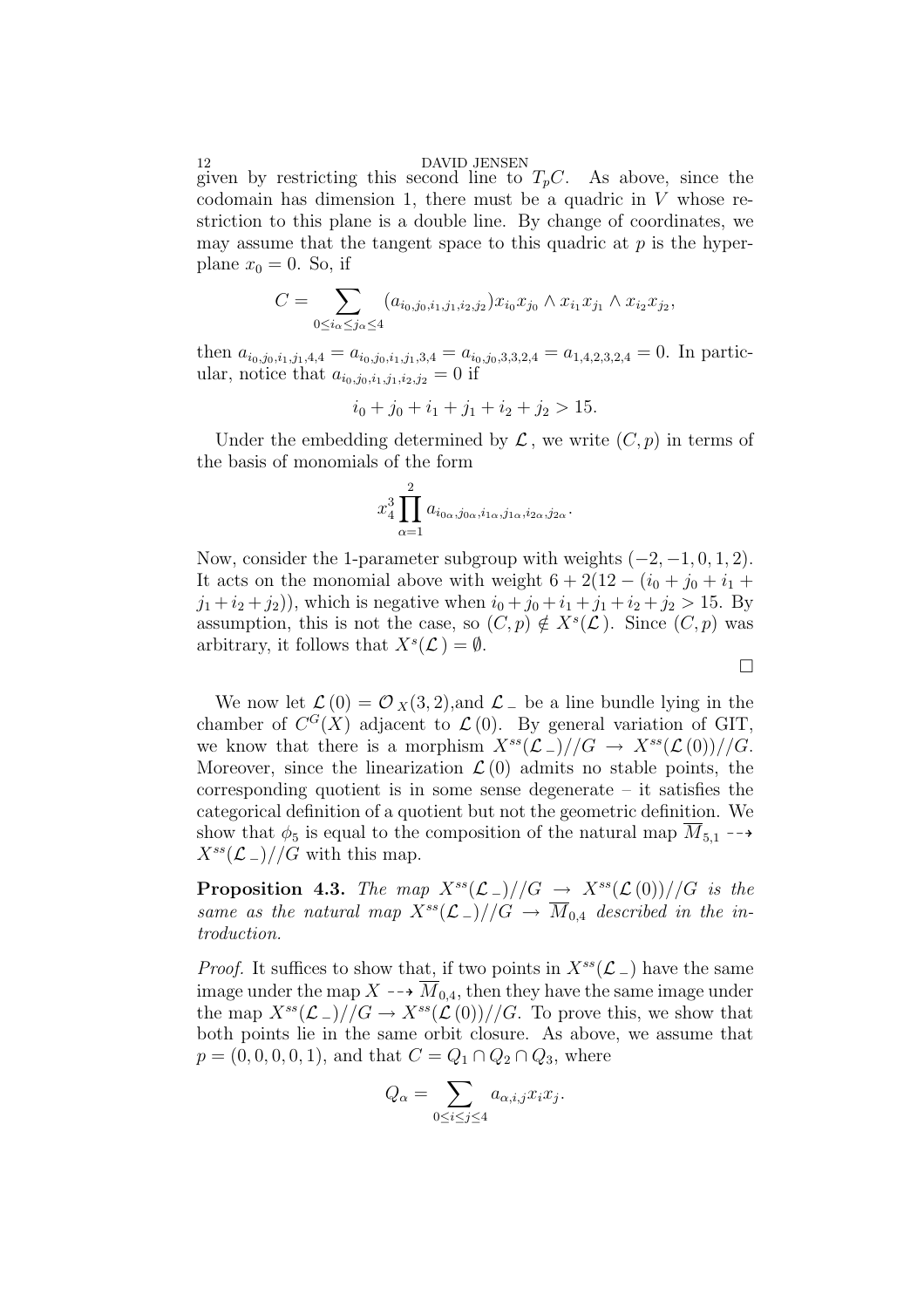RATIONAL FIBRATIONS OF  $\overline{M}_{5,1}$  AND  $\overline{M}_{6,1}$  13<br>Also, as above, we assume that  $a_{\alpha,i,j} = 0$  if  $i + j > 3 + \alpha$ . Note that, by acting on this curve by a diagonal matrix, we may further assume that  $a_{3,3,3} = -a_{3,2,4}$ . We also note that, since  $(C, p) \in X^{ss}(\mathcal{L}_-)$ , the terms  $a_{1,0,4}, a_{2,1,4}, a_{3,2,4}$  are all nonzero. This can be verified using oneparameter subgroups. We can therefore scale all of the quadrics so that  $a_{1,0,4} = a_{2,1,4} = a_{3,2,4} = 1.$ 

We now determine the image of  $(C, p)$  under the map to  $\overline{M}_{0.4}$ . Notice that the del Pezzo surface S is the intersection  $Q_1 \cap Q_2$ , and the osculating hyperplane to C at p is cut out by  $x_0 = 0$ . Taking the intersection of S with this hyperplane and projecting onto the the tangent plane  $x_0 = x_1 = 0, x_4 = 1$ , we obtain a curve in  $\mathbb{A}^2$  cut out by the following equation:

$$
x_2(a_{1,1,1}a_{1,2,2}x_2 - a_{1,1,1}a_{2,2,3}a_{1,1,3}x_3^2 +
$$
higher order terms).

Simplifying this, we see two components.  $T_pC$  is cut out by  $x_2 = 0$ , and  $R$  is cut out by

$$
a_{1,2,2}x_2 - a_{2,2,3}a_{1,1,3}x_3^2
$$
 + higher order terms.

We obtain the inverse image of  $R$  in the blow-up by considering this equation along with  $tx_2 = ux_3$  in  $\mathbb{A}^2 \times \mathbb{P}^1$ . If  $t \neq 0$ , we can set  $t = 1$ and substitute  $x_2 = ux_3$  to obtain:

$$
a_{1,2,2}ux_3 - a_{2,2,3}a_{1,1,3}x_3^2 +
$$
higher order terms

$$
= x_3(a_{1,2,2}u - a_{2,2,3}a_{1,1,3}x_3 + \text{higher order terms}),
$$

which intersects the exceptional divisor at the point  $u = 0$ . To blow up the resulting surface at this point, we repeat this process and substitute  $u = u'x_3$  to obtain:

$$
x_3(a_{1,2,2}u' - a_{2,2,3}a_{1,1,3} +
$$
higher order terms),

which intersects the exceptional divisor at the point  $u' = \frac{a_{2,2,3}a_{1,1,3}}{a_{1,2,3}}$  $\frac{2,3a_{1,1,3}}{a_{1,2,2}}$ . We therefore see that, in the coordinates  $(t', u')$ , the points of intersection of this  $\mathbb{P}^1$  with the strict transforms of R, E, and the tangent line to C at p are the points  $(a_{2,2,3}a_{1,1,3}, a_{1,2,2}), (0,1),$  and  $(1,0)$  respectively. A similar calculation shows that the strict transform of C intersects the exceptional divisor at the point  $(1, 1)$ . We now show that every curve with the same ratio  $\frac{a_{2,2,3}a_{1,1,3}}{a_{1,2,2}}$  lies in the same orbit closure.

Consider again the 1-parameter subgroup with weights  $(-2, -1, 0, 1, 2)$ . The flat limit of  $(C, p)$  under this 1-parameter subgroup is cut out by the following quadrics:

$$
Q_1 = x_0 x_4 + a_{1,1,3} x_1 x_3 + a_{1,2,2} x_2^2,
$$
  
\n
$$
Q_2 = x_1 x_4 + a_{2,2,3} x_2 x_3,
$$
  
\n
$$
Q_3 = x_2 x_4 - x_3^2.
$$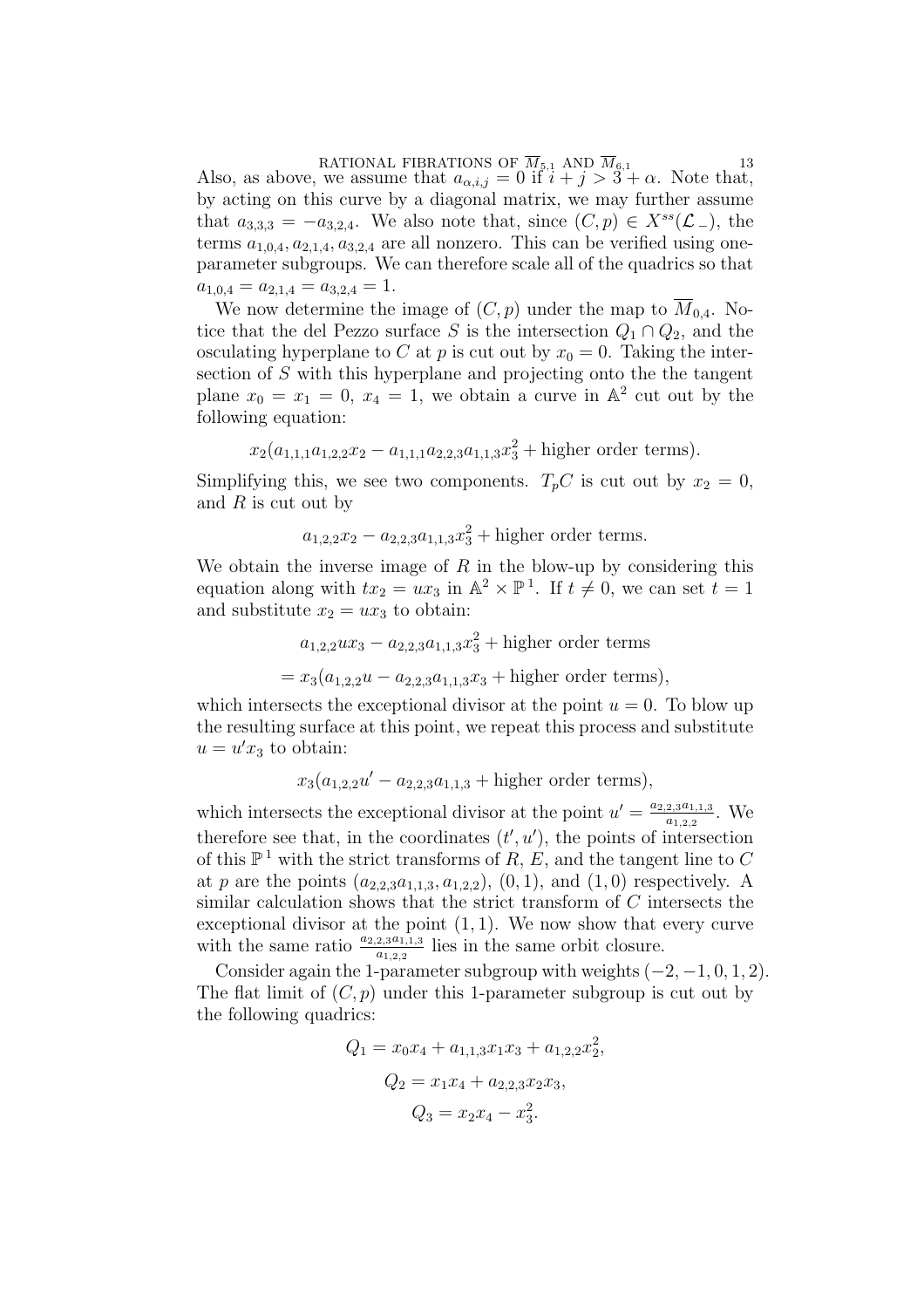Now, consider the image of these quadrics under the action of the diagonal matrix

$$
diag(\alpha^{-1}, \alpha, \beta, 1\beta^{-1}).
$$

The image is

$$
Q_1 = x_0 x_4 + \alpha^2 \beta a_{1,1,3} x_1 x_3 + \alpha \beta^3 a_{1,2,2} x_2^2,
$$
  

$$
Q_2 = x_1 x_4 + \frac{\beta^2}{\alpha} a_{2,2,3} x_2 x_3,
$$
  

$$
Q_3 = x_2 x_4 - x_3^2.
$$

Notice that, if  $a_{1,1,3}$  and  $a_{1,2,2}$  are nonzero, then you can choose values for  $\alpha$  and  $\beta$  that make  $\alpha^2 \beta a_{1,1,3} = \alpha \beta^3 a_{1,2,2} = 1$ . This forces  $\frac{\beta^2}{\alpha}$ for  $\alpha$  and  $\beta$  that make  $\alpha^2 \beta a_{1,1,3} = \alpha \beta^3 a_{1,2,2} = 1$ . This forces  $\frac{\beta^2}{\alpha} a_{2,2,3} = a_{2,2,3} a_{1,1,3}$ . We therefore see that our surve lies in the same orbit electrons  $\frac{2,3a_{1,1,3}}{a_{1,2,2}}$ . We therefore see that our curve lies in the same orbit closure as the one cut out by the three quadrics:

$$
Q_1 = x_0 x_4 + x_1 x_3 + x_2^2,
$$
  
\n
$$
Q_2 = x_1 x_4 + \frac{a_{2,2,3} a_{1,1,3}}{a_{1,2,2}} x_2 x_3,
$$
  
\n
$$
Q_3 = x_2 x_4 - x_3^2.
$$

So all curves with the same such ratio are identified under the map  $X^{ss} \to X^{ss}(\mathcal{L})//G.$  (A similar argument shows this result to hold if either  $a_{1,1,3} = 0$  or  $a_{1,2,2} = 0$ .) This completes the proof.

 $\Box$ 

# Proposition 4.4. There is a birational contraction

 $p: \overline{M}_{5,1} \dashrightarrow X^{ss}(-)//G.$ 

*Proof.* It suffices to exhibit a morphism  $p^{-1}: V \to \overline{M}_{5,1}$ , where  $V \subseteq$  $X^{ss}(-)/G(-)$  is open with complement of codimension  $\geq 2$  and  $p^{-1}$  is an isomorphism onto its image. Let  $U \subseteq X^{ss}(-)$  be the set of all moduli stable pointed curves  $(C, p) \in X^{ss}(-)$ . Notice that the complement of U is strictly contained in the locus  $\Delta$  of singular curves, which is an irreducible hypersurface in  $X^{ss}(-)$ . Thus, in the quotient, we have the containment  $(X^{ss}(-)\U)$ // ⊂  $\Delta//G \subset X^{ss}(-)//G$ , and  $\Delta//G$ is irreducible. Notice, furthermore, that both  $\Delta$  and  $X^{ss}(-)\Upsilon$  are G-invariant, so if  $(C, p) \in X<sup>s</sup>(-) \Delta$  (respectively,  $(C, p) \in X<sup>s</sup>(-) \cap$  $\Delta \cap U$ ), then the orbit of  $(C, p)$  does not intersect  $\Delta$  (respectively,  $X^{ss}(-)\backslash U$ . Since this point is stable, this means that the image of  $(C, p)$  is not contained in  $\Delta //G$  (respectively,  $(X^{ss}(-)\U) //G$ ). Thus, the containments  $(X^{ss}(-)\U)/G \subset \Delta//G$  and  $\Delta//G \subset X^{ss}(-)/G$ are strict. It follows that the complement of U has codimension  $\geq 2$ .

By the universal property of the moduli space, since  $U \rightarrow Z$  is a family of moduli stable curves, it admits a unique map  $U \to Z \to \overline{M}_{5,1}$ . This map is certainly G-equivariant, so it factors uniquely through a map  $U//G \to \overline{M}_{5,1}$ . Since every smooth complete intersection of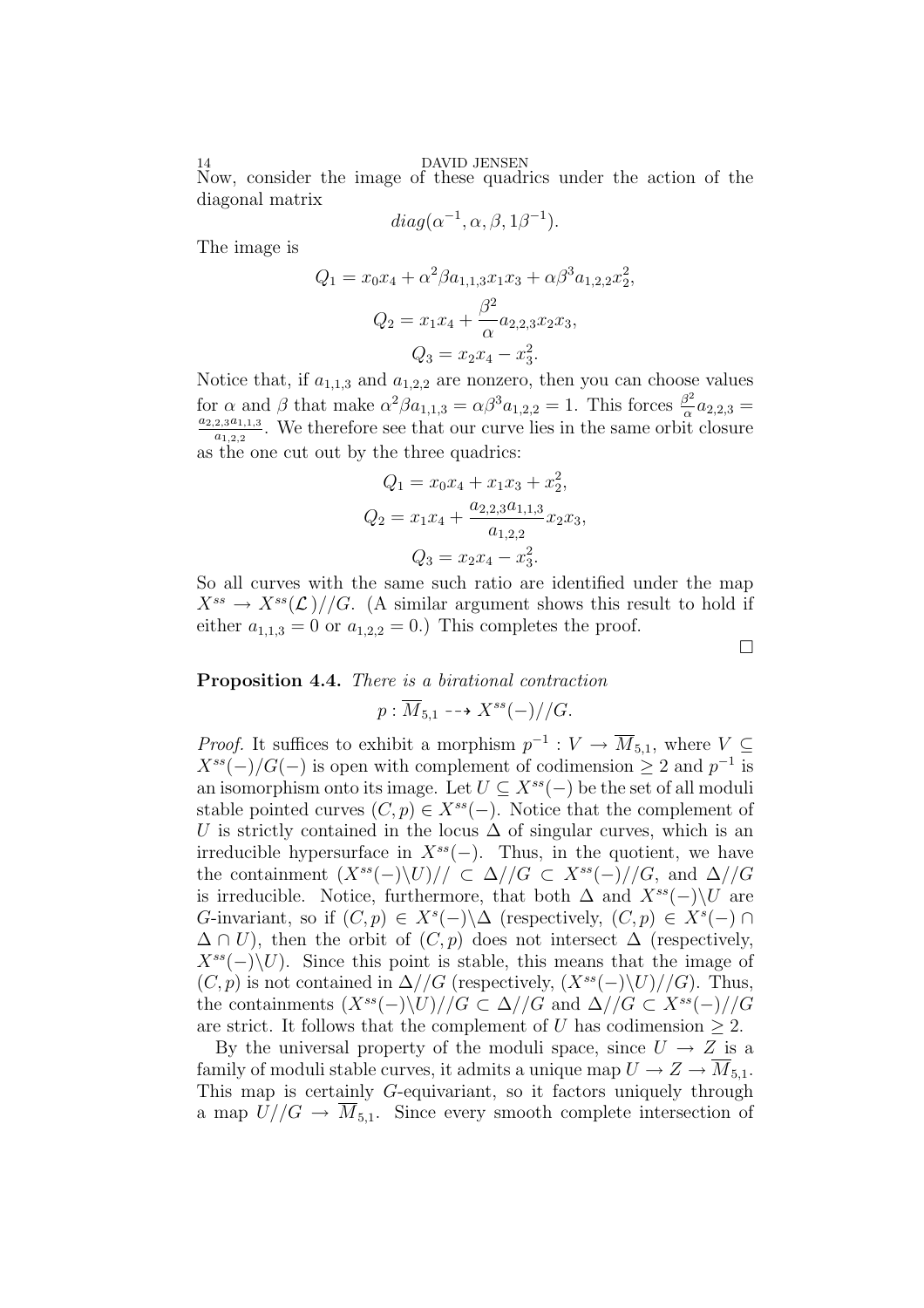RATIONAL FIBRATIONS OF  $\overline{M}_{5,1}$  AND  $\overline{M}_{6,1}$  15<br>3 quadrics in  $\mathbb{P}^4$  is a canonical genus 5 curve, two such curves are isomorphic if and only if they differ by an automorphism of  $\mathbb{P}^4$ . It follows that this map is an isomorphism onto its image.

This proposition places us in a setting where we may use the facts from birational geometry above. In particular, we see that the map  $\phi_5$ can be expressed as the composition of a birational contraction and a morphism.

We now consider the three boundary divisors on  $\overline{M}_{0,4}$ .

**Proposition 4.5.** The pointed Brill-Noether divisors  $BN^1_{5,(0,5)}$ ,  $BN^1_{4,(0,3)}$ , and  $BN_{6,(0,2,4)}^2$  are each contained in the pullback by  $\phi_5$  of boundary divisors on  $\overline{M}_{0,4}$ . (See Figures 2, 3, and 4.)

*Proof.* We first note that, by Riemann-Roch,  $BN^1_{5,(0,5)}$  is the locus of pointed curves  $(C, p)$  such that p is a Weierstrass point of C. Now, if  $(C, p)$  is an element of the Weierstrass divisor, then the osculating hyperplane to C at p vanishes to order 5 at p. In terms of the intersection product on S, this means that  $(C \cdot (T_p C + R))_p = 5$ . If C is not trigonal, then no line intersects C in three points, so  $(C \cdot T_p C)_p = 2$ . This means that  $(C \cdot R)_p = 3$ . In other words, the strict transforms of C and R pass through the same point of the exceptional divisor. It follows that the Weierstrass divisor is contained in the pullback of the point pictured in Figure 2.



FIGURE 2. Image of the Weierstrass divisor  $BN^1_{5,(0,5)}$ 

Suppose that  $2p + q + r$  is a  $g_4^1$  on C, ramified at p. By Riemmann-Roch, there is a plane in  $\mathbb{P}^4$  containing q, r, and the line  $T_pC$ . This means that the line through q and r intersects the line  $T_pC$ . Since  $S$  contains three points on this line, and  $S$  is a complete intersection of quadrics, this line lies on S. It follows that the 5  $g_4^1$ 's on C that are ramified at p are cut out by divisors on S of the form  $T_pC + L$ , where L is a -1 curve on S that intersects  $T_pC$ . If  $(C, p) \in BN^1_{4,(0,3)}$ , then there must be a  $-1$  curve L on S, other than  $T_pC$ , that passes through p. We see from this description that  $R$  is the union of  $L$  and

¤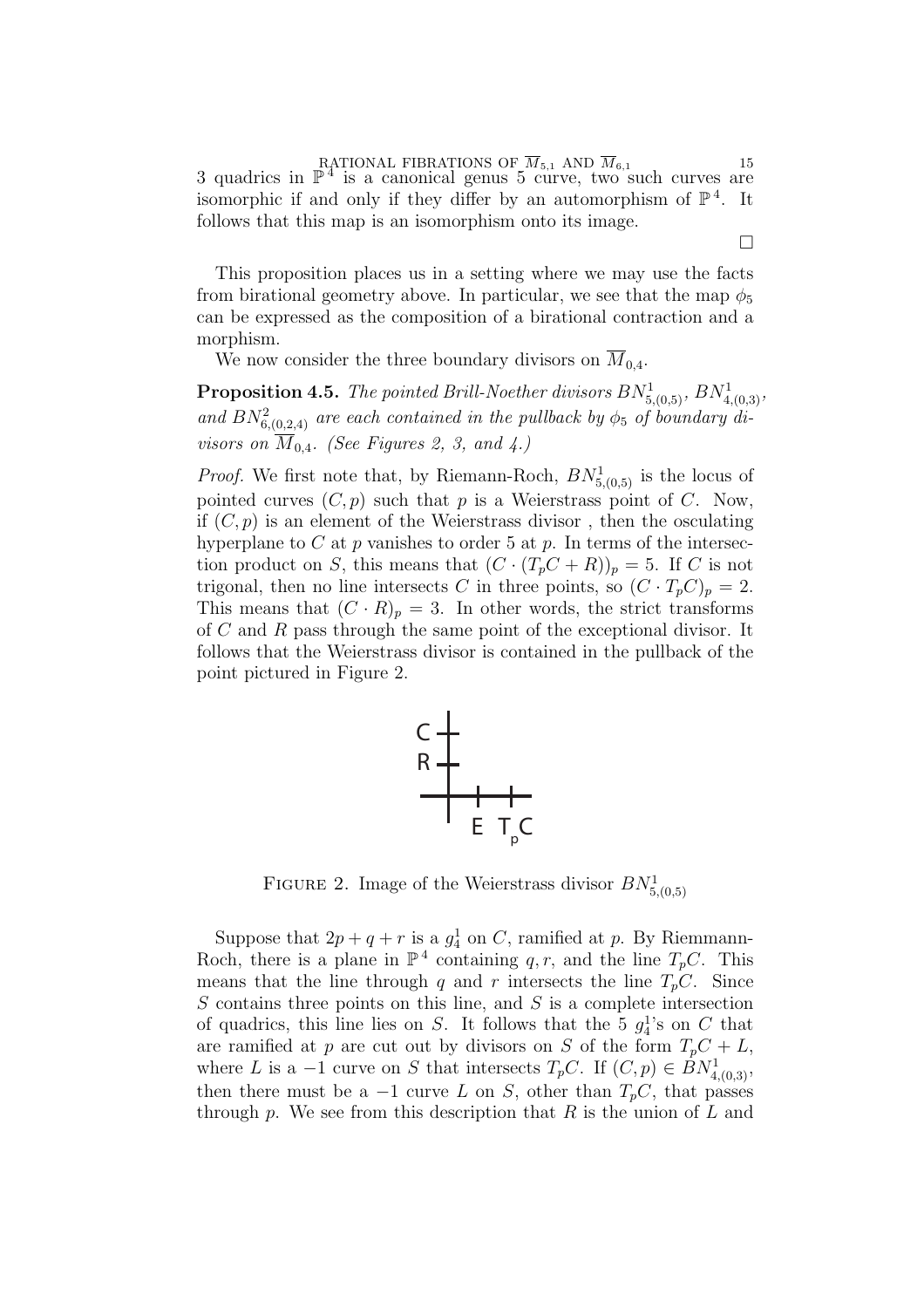

FIGURE 3. Image of the Pointed Brill-Noether Divisor  $BN^1_{4,(0,3)}$ 



FIGURE 4. Image of the Pointed Brill-Noether Divisor  $BN^2_{6(0,2,4)}$ 

another rational curve passing through p. Since  $R$  is singular at p, its inverse image under the first blow-up contains the exceptional divisor with multiplicity 2. It follows that this pointed Brill-Noether divisor is contained in the pullback of the point pictured in Figure 3.

Now, let  $(C, p) \in BN_{6,(0,2,4)}^2$ . By definition, there exists a  $g_6^2$  D on C with ramification sequence  $(0, 2, 4)$  at p. It follows that  $D - 2p$  and  $K - D + 2p$  are both  $g_4^1$ 's on C that are ramified at p. From the description above, we see that there are two  $-1$  curves  $L, L'$  on S such that  $L + L' + 2T_pC$  is a hyperplane section of S. We therefore see that R is the union of L, L', and  $T_pC$ . Since R contains  $T_pC$  as a component, this divisor is contained in the pullback of the point pictured in Figure  $4.$ 

These descriptions of pointed Brill-Noether divisors determine fundamental properties of the map  $\phi_5$ . In particular,

**Theorem 4.6.**  $BN_{4,(0,3)}^1$  is the pullback by  $\phi_5$  of an ample divisor on  $\overline{M}_{0,4}$ .

*Proof.* By Proposition 4.5, we know that  $BN_{4,(0,3)}^1$  is contained in the pullback by  $\phi_5$  of a boundary divisor  $\Delta$  on  $\overline{M}_{0,4}$ . Hence  $\phi_5^*\Delta =$  $BN_{4,(0,3)}^1 + E$ , where E is a sum of irreducible divisors on  $\overline{M}_{5,1}$ . By definition, each of these irreducible divisors maps to the same point as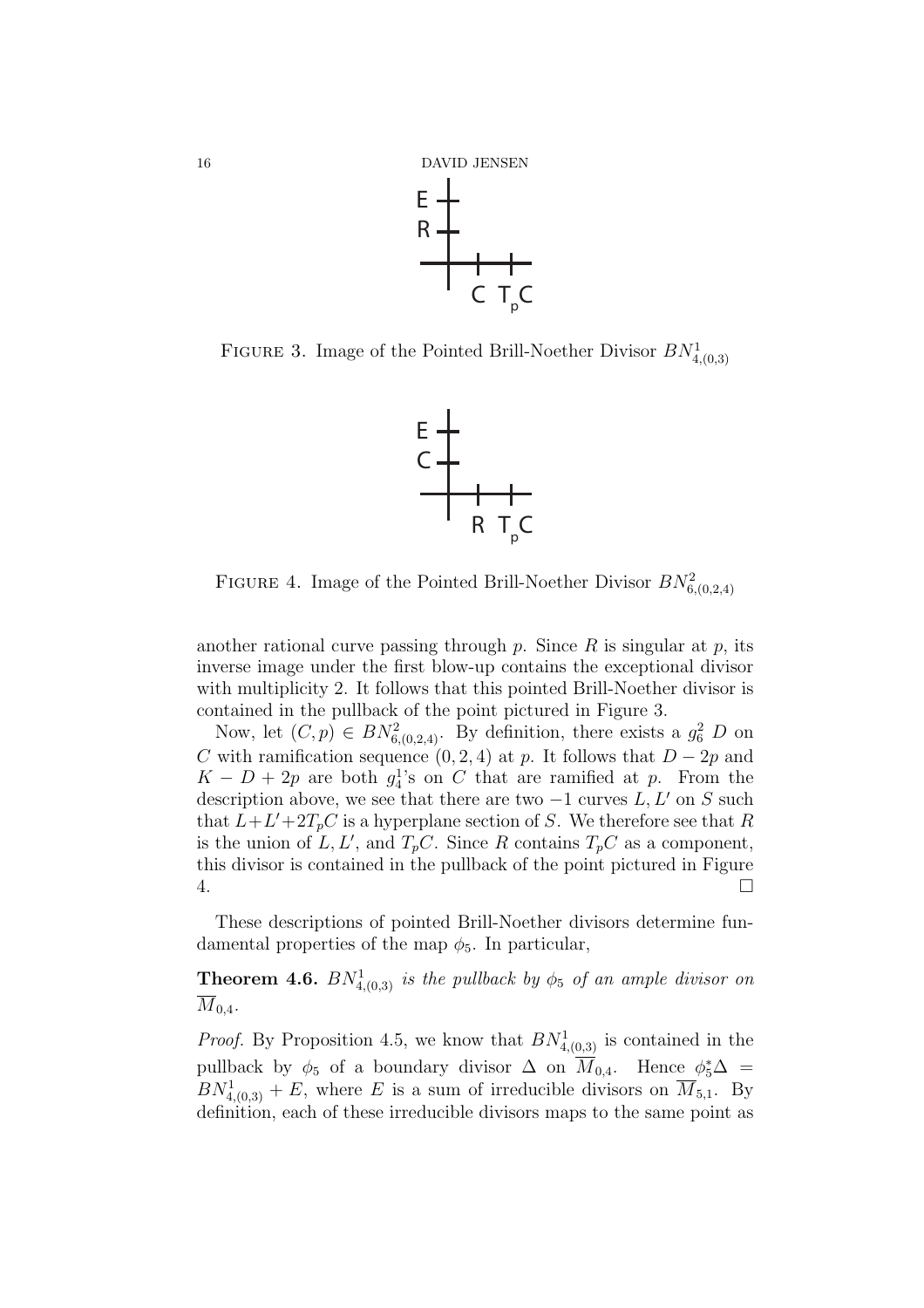RATIONAL FIBRATIONS OF  $\overline{M}_{5,1}$  AND  $\overline{M}_{6,1}$  17<br>  $BN_{4,(0,3)}^1$ , hence, by Proposition 2.3, either  $E = 0$  or  $BN_{4,(0,3)}^1$  generates an extremal ray of  $\overline{NE}^1(\overline{M}_{5,1}).$ 

By Theorem 4.5 in [Log03], however, we know that  $BN^1_{4,(0,3)}$  =  $BN^1_{5,(0,5)} + BN^1_3$ , and thus  $BN^1_{4,(0,3)}$  clearly does not lie on an extremal ray of  $\overline{NE}^1(\overline{M}_{5,1})$ . It follows that  $BN_{4,(0,3)}^1$  is the pullback by  $\phi_5$  of an ample divisor on  $\overline{M}_{0,4}$ .

**Corollary 4.7.** The Weierstrass divisor  $BN^1_{5,(0,5)}$  generates an extremal ray of  $\overline{NE}^1(\overline{M}_{5,1})$ .

*Proof.* By Theorem 4.6, we know that  $BN^1_{5,(0,5)} + BN^1_3$  is the pullback by  $\phi_5$  of a point on  $\overline{M}_{0,4}$ . It follows that both irreducible divisors map to the same point, and hence, by Proposition 2.3, they both generate extremal rays of  $\overline{NE}^1(\overline{M}_{5,1})$ .

**Corollary 4.8.**  $BN_{6,(0,2,4)}^2$  is numerically equivalent to a multiple of  $BN^1_{4,(0,3)}$ .

*Proof.* By [Log00], we know that  $BN_{6,(0,2,4)}^2$  is numerically equivalent to a linear combination of  $BN^1_{5,(0,5)}$  and  $BN^1_3$ . On the other hand, if it is not numerically equivalent to a multiple of  $BN^1_{4,(0,3)}$ , then by the above argument it generates an extremal ray. This would imply that  $BN_{6,(0,2,4)}^2$  is linearly equivalent to a multiple of either  $BN_{5,(0,5)}^1$  or  $BN_3^1$ . But Proposition 2.3 shows that neither of these divisors move, so this is impossible.  $\Box$ 

## **REFERENCES**

- [CHS08] Izzet Coskun, Joe Harris, and Jason Starr. The effective cone of the Kontsevich moduli space. Canad. Math. Bull., 51(4):519–534, 2008.
- [CT09] Ana Maria Castravet and Jenia Tevelev. Hypertrees, projections, and moduli of stable curves. preprint, 2009.
- [Cuk89] Fernando Cukierman. Families of Weierstrass points. Duke Math. J., 58(2):317–346, 1989.
- [DH98] I. V. Dolgachev and Y. Hu. Variation of geometric invariant theory quotients. Inst. Hautes Études Sci. Publ. Math.,  $(87):5-56$ , 1998.
- [EH87] David Eisenbud and Joe Harris. The Kodaira dimension of the moduli space of curves of genus  $\geq 23$ . Invent. Math., 90(2):359–387, 1987.
- [Far09] Gavril Farkas. The global geometry of the moduli space of curves. In Algebraic geometry—Seattle 2005. Part 1, volume 80 of Proc. Sympos. Pure Math., pages 125–147. Amer. Math. Soc., Providence, RI, 2009.
- [GKM02] Angela Gibney, Sean Keel, and Ian Morrison. Towards the ample cone of  $\overline{M}_{a,n}$ . J. Amer. Math. Soc., 15(2):273-294, 2002.
- [HK00] Yi Hu and Sean Keel. Mori dream spaces and GIT. Michigan Math. J., 48:331–348, 2000. Dedicated to William Fulton on the occasion of his 60th birthday.